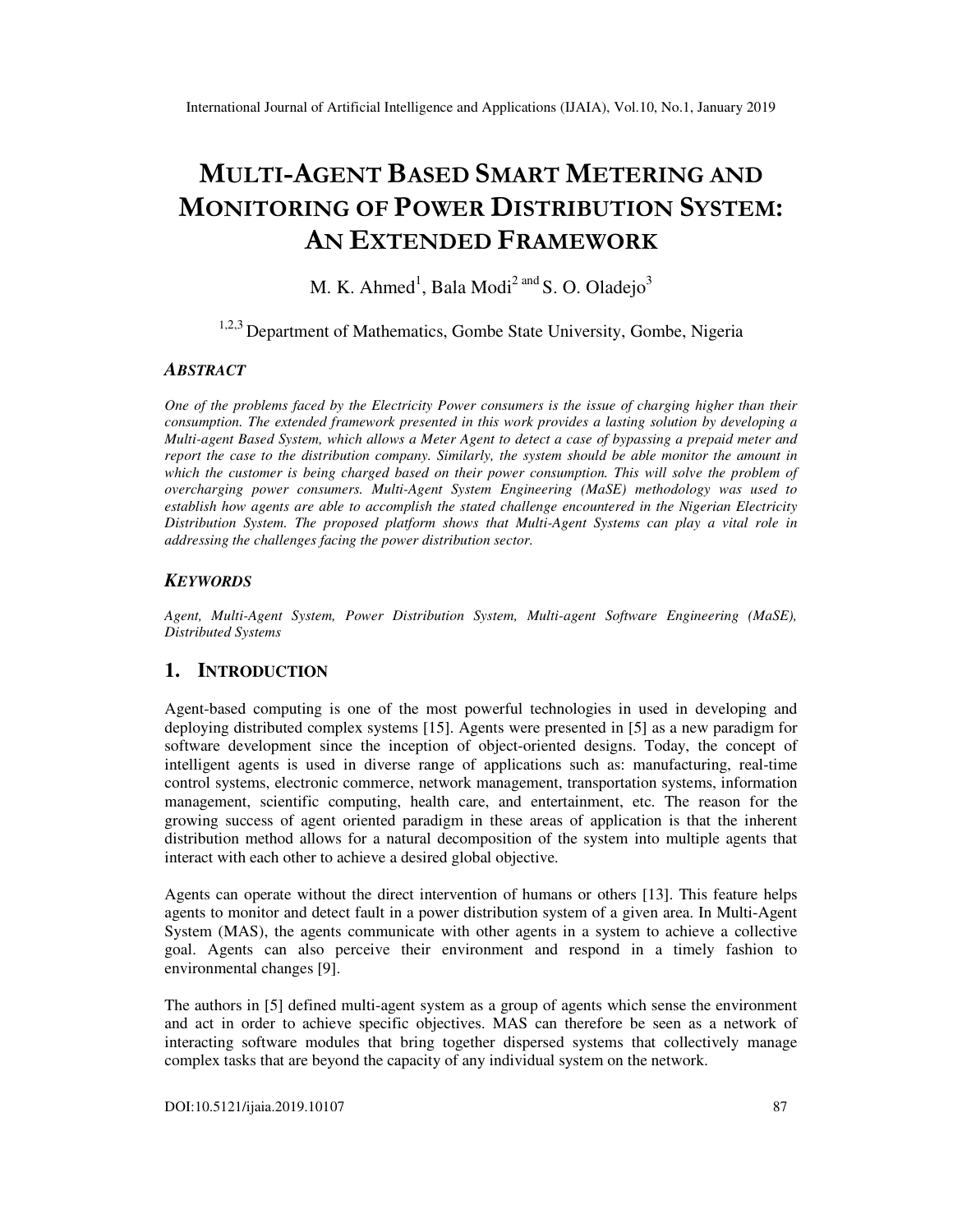The authors in [14] described the term multi-agent system as implying more than one agent interacting with each other within an underlying communication infrastructure where individual agents are often distributed and autonomous. Multi-agent systems are based on the idea that a cooperative working environment can cope with problems which are hard to solve using the traditional centralized approach to computation. Agents are used to interact in a flexible and dynamic way to solve problems more efficiently. The rest of the paper is arranged thus: Section describes the various related works and problem statement as perceived and presented by other authors, while Section 3 describes the framework of the design in this paper. Section 4 discusses the preliminary results obtained and Section 5 is the conclusion drawn from the paper.

# **2. RELATED WORKS**

Concerning the Agent-Oriented Platform design of this paper, a number of works were reviewed to know the status of MAS platforms in relation to power distribution systems [12], [6], [4], [10], [3] and [14]. Additionally, Agent-Oriented Software Methodologies [7] and [11] were also reviewed. The purpose of this review is to select the most appropriate and suitable agent platform and agent-oriented software methodology for this work.

The conceptual structure described in [6], is a structure for a power system self-healing infrastructure which was analyzed. Agents [1] have hierarchical levels and higher level agents coordinating in a group of lower level agents. Also, all agents [8] are deemed to have their distinct responsibilities e.g. acquiring data, analyzing data, managing situations etc. In other words, each step of decision making is done by a special agent.

The authors in [12] and [4], offered a MAS design for distribution systems restoration. The paper presented network buses as agents, along with a facilitation agent responsible for aiding negotiation processes among bus agents. An intelligent agent-based environment that coordinates maintenance schedules was introduced in [10] and an autonomous regional active network management system was presented and discussed as well in [3].In broader terms, all the consulted literatures so far consists of a master agent which makes the final decision based on the data received from other agents. However, this cannot be considered distributed system, since the master agent behaves like a control center.

An agent committee approach was presented in [14] to push the technology further in solving power restoration problems in a more distributed and efficient way. The idea is to allow neighboring switch agents to be organized into a local power committee. The responsibility of the committee is to ensure that the local power demand can be satisfied as well as reconciled. The reconciliation is with an optimal solution to the conflicting issues proposed among committee members who are responsible for identifying a feasible power source to the local power demand problems. The advantage of this approach is to localize the global problem solving ability to a local committee of agents who could coordinate with neighboring committees to achieve an agreement. The agreement is one that satisfies the global objective of the distribution system without relying on a pre-determined centralized optimization algorithm as other traditional approaches do. The committee-based multi-agent system's [14] objective is to find a solution of power restoration problem that can maximize the service zones while minimizing the number of switch operations under the topological and operational constraints of power distribution systems. While the approach in [14] contributed by taking this new technology to a higher level, but since a committee is an organization of agents, it still needed a master to essentially conduct the decisions of the committee and communicate with its committee members and other committees. As such, the system will encounter a problem whenever a break in communication occurs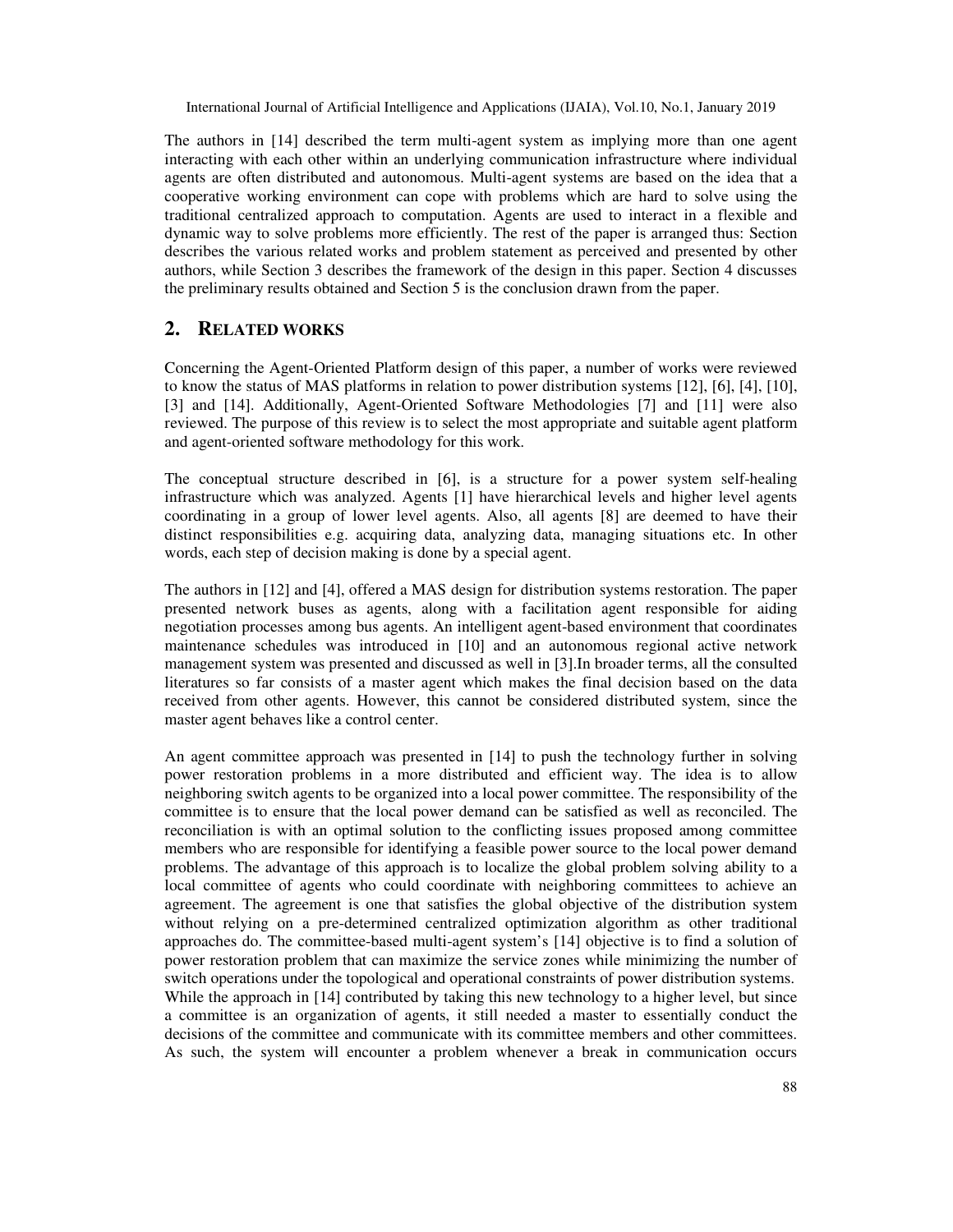between the Local Power Committee leader and the central unit of the system. This problem was addressed in [17] in which a Multi-agent System that enable agents to detect and report fault in Power Distribution System (PDS) with the minimum time delay was demonstrated. Multi-agent System Engineering (MaSE) methodology was used to describe how the agents will be managing the complexity of PDS environment. The simulation of the framework was done using MatLab/Simulink. The result indicates that Agents Oriented System technology can be used to manage fault in Power Distribution System with the minimum time delay.

In Our previous work that is been extended here [16], we presented a Multi-agent System platform that allows agents to detect and report fault in Power Distribution System (PDS) with the minimum time delay presented. Multi-agent System Engineering (MaSE) methodology was used to demonstrate how agents will be able to manage the complexity of PDS. The simulation of the framework was done using Java Agent Development Framework (JADE). However, a lot needed to be done to address the problem of overcharging power consumers beyond their power consumption status (Customer Challenge) and find a way to detect meter bypassing by the power consumers to avoid being charged (Distribution Companies Challenge).

#### **2.1. PROBLEM STATEMENT**

The major problems faced by the Electricity Distribution Companies in Nigeria detection of illegal connection, fault detection. Similarly on the side of the consumer, there are so much complains overcharging. Even though the work in [16] already addressed the problem of fault detection and illegal connections, there is still the need to extend the process in order to tackle the problem of overcharging customers beyond their power consumption rates and to also find a way of detecting cases of bypassing prepaid meters using an Agent (Smart Meters). This is the focus of this paper.

# **3. MULTI-AGENT BASED SYSTEM FRAMEWORK**

#### **3.1 THE SWITCH AGENT**

Switch agents are passive agents who sense their environments and forward the information gathered to their Zone Agents along the topology. They are in charge of maintaining the flow of current in their areas in a normal state. Therefore, they must periodically update their knowledge of the area in order to adapt their power injection.

These agents are responsible for monitoring the system voltage and frequency in order to detect contingency situations or grid failures, and end up sending signals to the zone agent when a fault is detected. In addition to that, the switch agent is also responsible for load termination in case of high voltage to avoid damage of consumer appliances.

The goal of each switch agent is to update the topological and electrical information about the actual area whose initiating switch agent is the master. Figure 1 depicts switch agent architecture. In the architecture, the agent checks each active adjacent link and sends message information to its zone agent about the current states of attached links and waits for a response. The Zone Agent as described in Section 3.4 receives this message and sends an acknowledgement to the switch agent and recursively forwards it further to the control center also described in Section 3.3. In case there is no acknowledgement from the zone agent receiving the message, the switch agent will resend the same message to its zone agent for further action.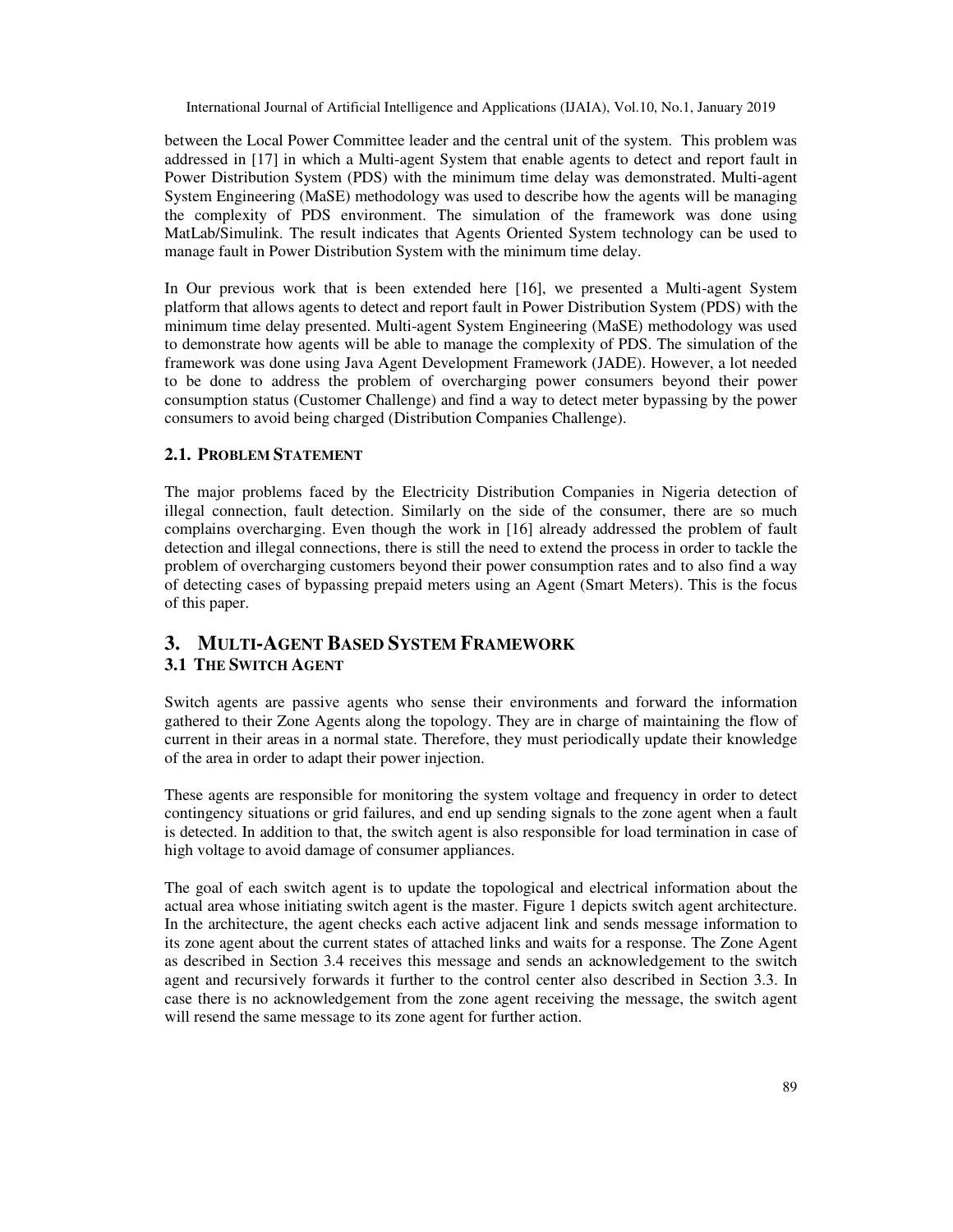

Figure 1. Switch Agent (Micro Level) Architecture.

#### **3.2 Monitoring Agent**

The Monitoring Agent (Fault Agent) is responsible for monitoring the distribution line in order to identify fault (line breakage) and report same to its zone agent. Figure 2 below shows the agent micro level architecture.



Figure 2. Monitoring Agent (Micro Level) Architecture.

### **3.3 CONNECTION AGENT**

One of the major problems faced by Electricity Distribution Companies is that of illegal connections. This Connection Agent is responsible for detecting such connections, reporting same to its zone agent and terminating the illegal connection. Figure 3 below shows the agent micro level architecture.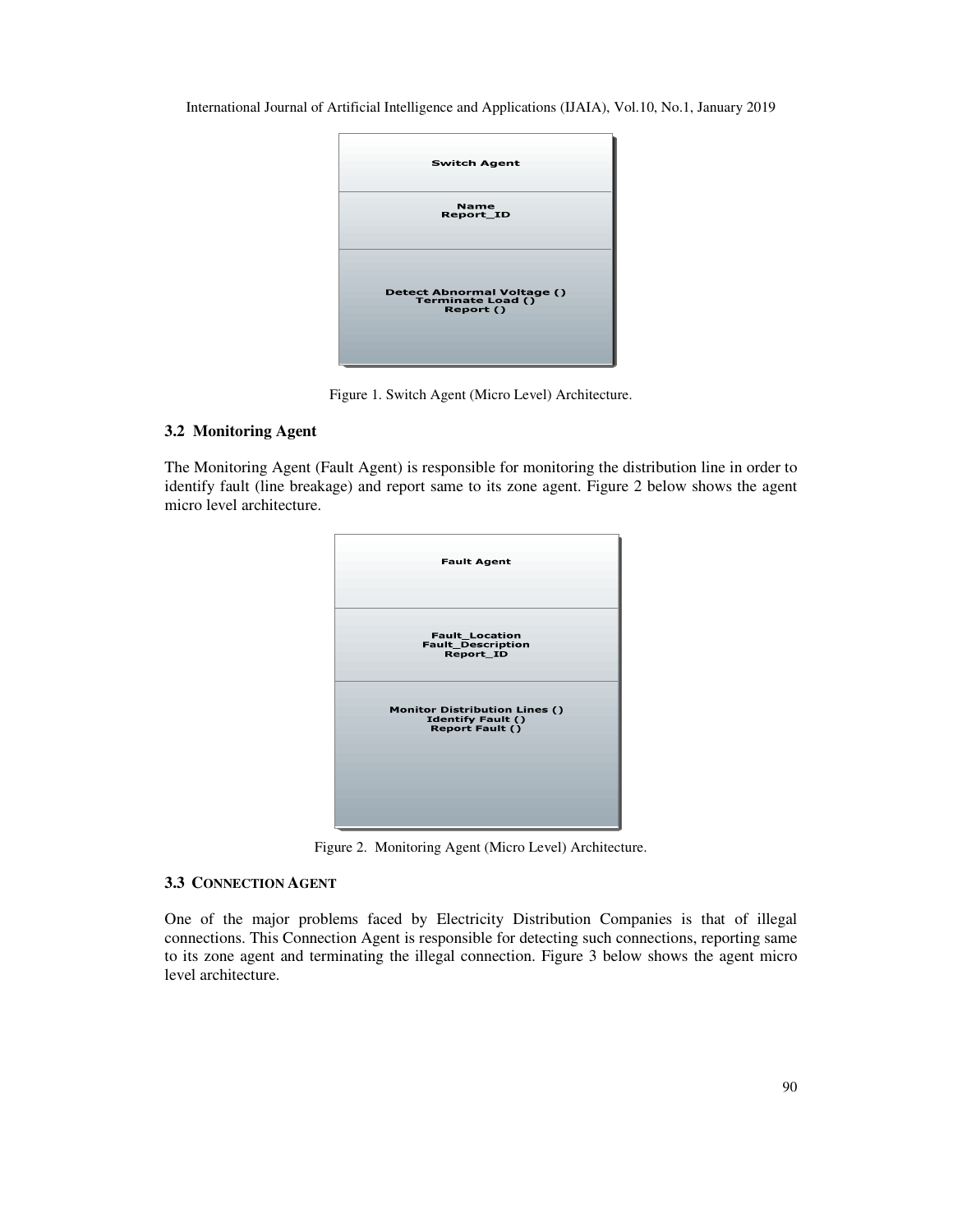

Figure 3. Connection Agent (Micro Level) Architecture.

#### **3.4 THE ZONE AGENT**

At the beginning, each Zone Agent knows and contains only the data of the Switch Agents located in the zone. As the process proceeds, Zone Agents gain additional data from the Switch Agents and use this information fulfill the following goals:

- I. Determine where the faults occurred in the zone using the message received from Switch Agents.
- II. Sending acknowledgements to the switch agents sending the message
- III. Forwarding the messages received to the control center and await acknowledgement.

Figure 4 below depicts single zone agent architecture.



Figure 4. Single Zone Agent Architecture.

#### **3.5 METER AGENT**

One of the major complains by the electricity consumers is that of are overcharging of their power consumption by the power companies. The Meter Agent described in this paper is one of the additional agents from our previous work. The job of this agent is to ensure that power customers are charged according to their consumptions. The agent is responsible for keeping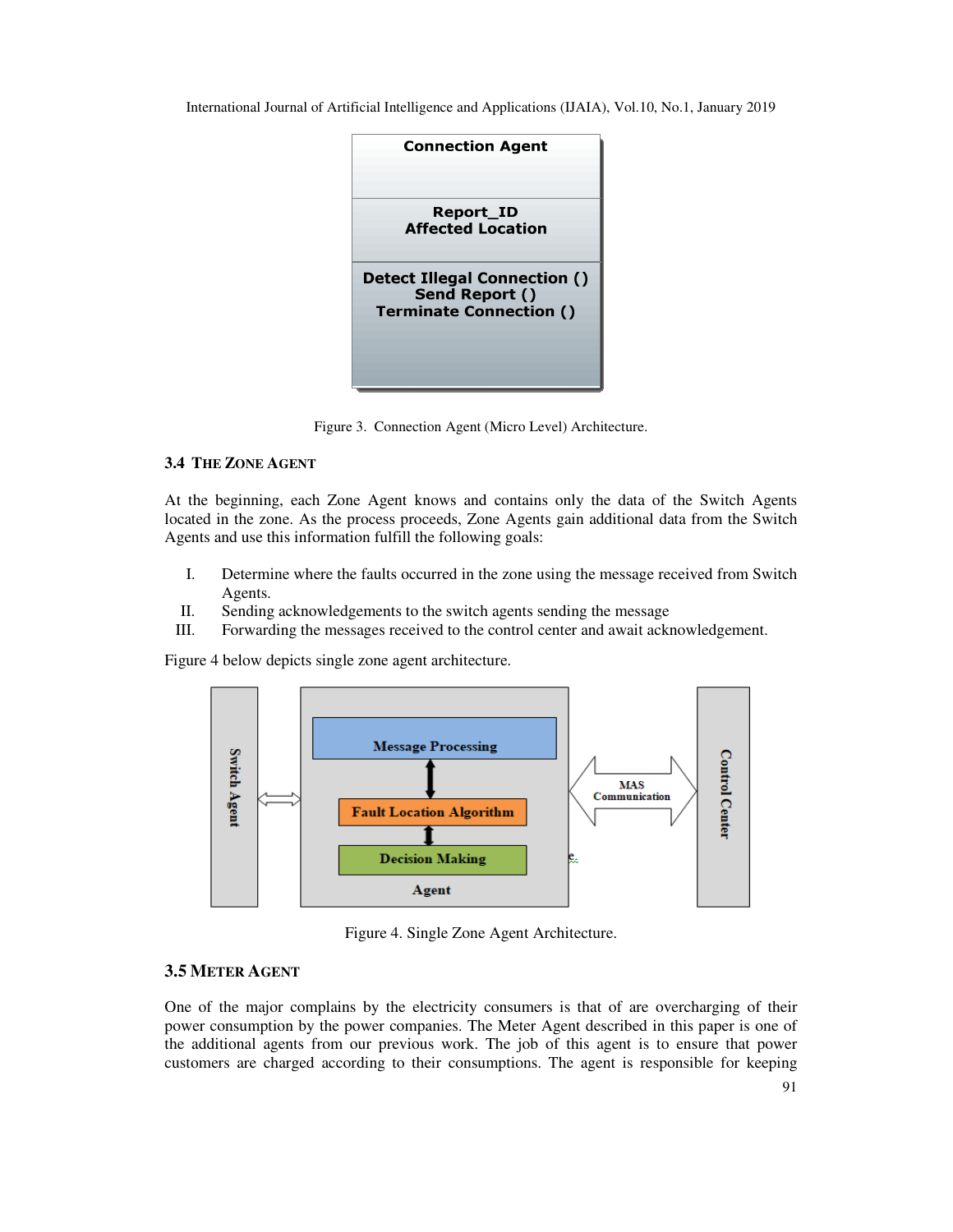records of the energy charged for verification by both the customer and the national electricity regulatory commission. This agent is a mobile agent that will help in resolving disputes between the National Electricity Regulatory Commission (NERC), power consumer (customers) and Distribution Company. The agent's internal architecture is shown in Figure 5. The agent is capable of starting and stopping operation (i.e. charging customer when consuming electrical power), reporting inactivity and reporting alteration in the case of bypassing and other related scenario. The report sent by the individual prepaid meter is received by both NERC and Distribution Company for resolving dispute as depicted by the flowchart shown in Figure 6.



Figure 5. Meter Agent (Micro Level) Architecture.



Figure 6. Flowchart of the Smart Metering Subsystem.

#### **3.7 COLLABORATION AMONG AGENTS IN MASS**

Our framework consists of the Switch Agent (SA), the Zone Agent (ZA), the Control Agent (CAMaster), Monitoring/FaultAgent (FA), Connection Agent (CA) and Meter Agent (MA). After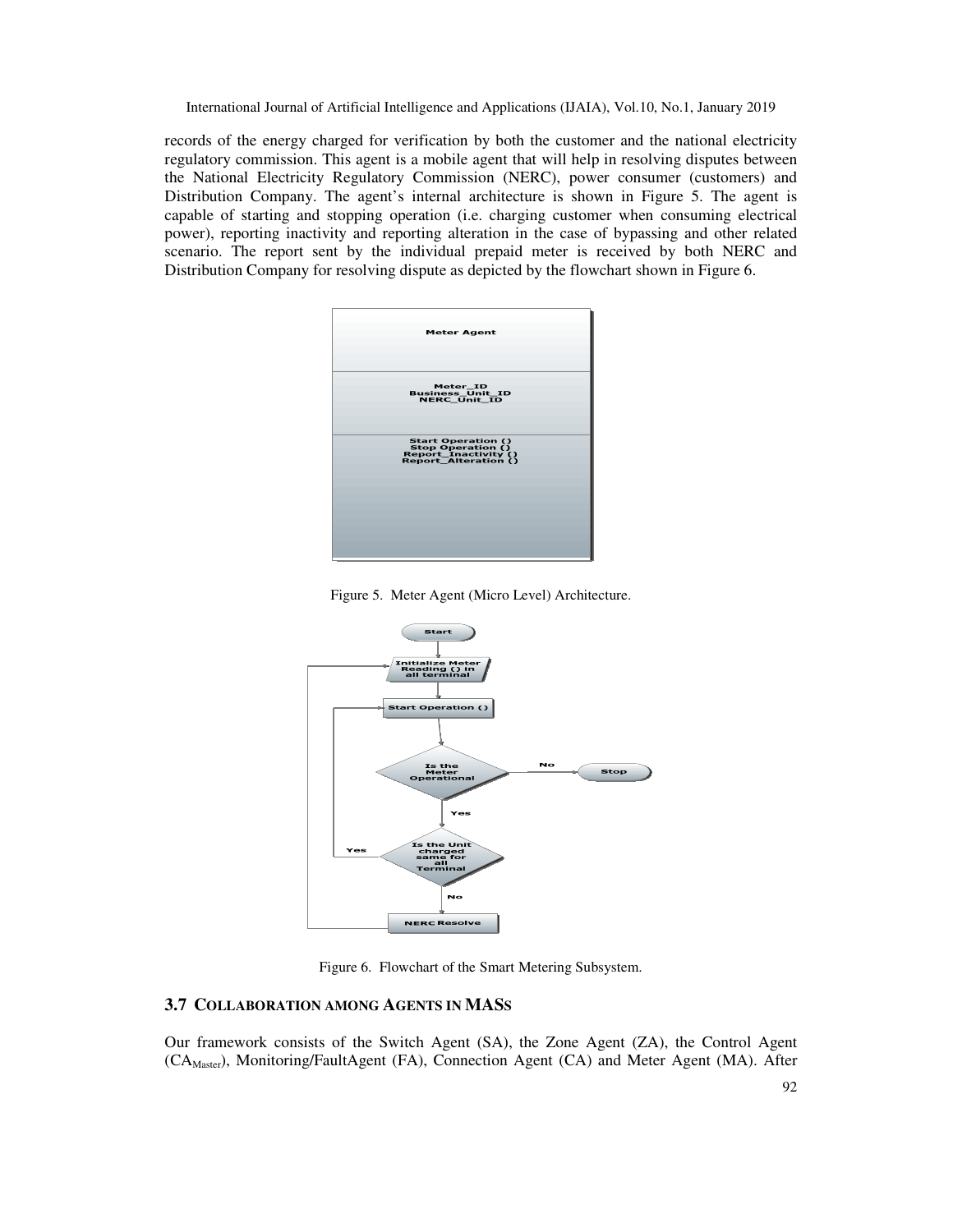the SA, ZA and the CA specifications, the next step involves the formalization of agent roles and the interactions applied to the problem at hand. To accomplish this task, a collaborative diagram which defines the interaction among agents and their interaction with the environment needed to be defined. The collaborative diagram of MAS is shown in Figure 7. The diagram illustrates how the FA, MA, SA, and CA interact together in the distributed system environment through their respective ZA. The interactions with the other committee of agents with the larger environment is through the overall Master Agent known as the CA Master. All message exchanges among agents are established via the Transmission Control Protocol/Internet Protocol or TCP/IP.



Figure 7: MAS Collaboration Diagram (Macro Level Architecture) of the extended Framework.

The initialization of the MAS is performed by the CA, the SA and the ZA notifying the CA of their presence. This includes notifying the CA of their names and IP addresses; the CA then updates its resource database and fulfills the required procedure for agent registration. Immediately, one of the functions in the Meter Agent known as the Start Operation is invoked. Whenever a fault occurs the FA sends a notification to the ZA. In order to demonstrate the proposed MAS, a prototype model is developed using Java Agent Development Framework.

### **4. RESULTS AND DISCUSSION**

In order to demonstrate the proposed MAS, a prototype model was developed using Java Agent Development Framework. The prototype system work suitable in the proposed Architectural Framework is shown in Figure 8 below. The Architectural Framework demonstrates a fully distributed environment that comprises of NECR as the sole regulator of the Nigerian power sector and custodian of the proposed system, Distribution Company and Power consumer also known as customer. NERC and the Distribution Company interact together through their respective Server machines. While the power consumer meters communicate and interfaces with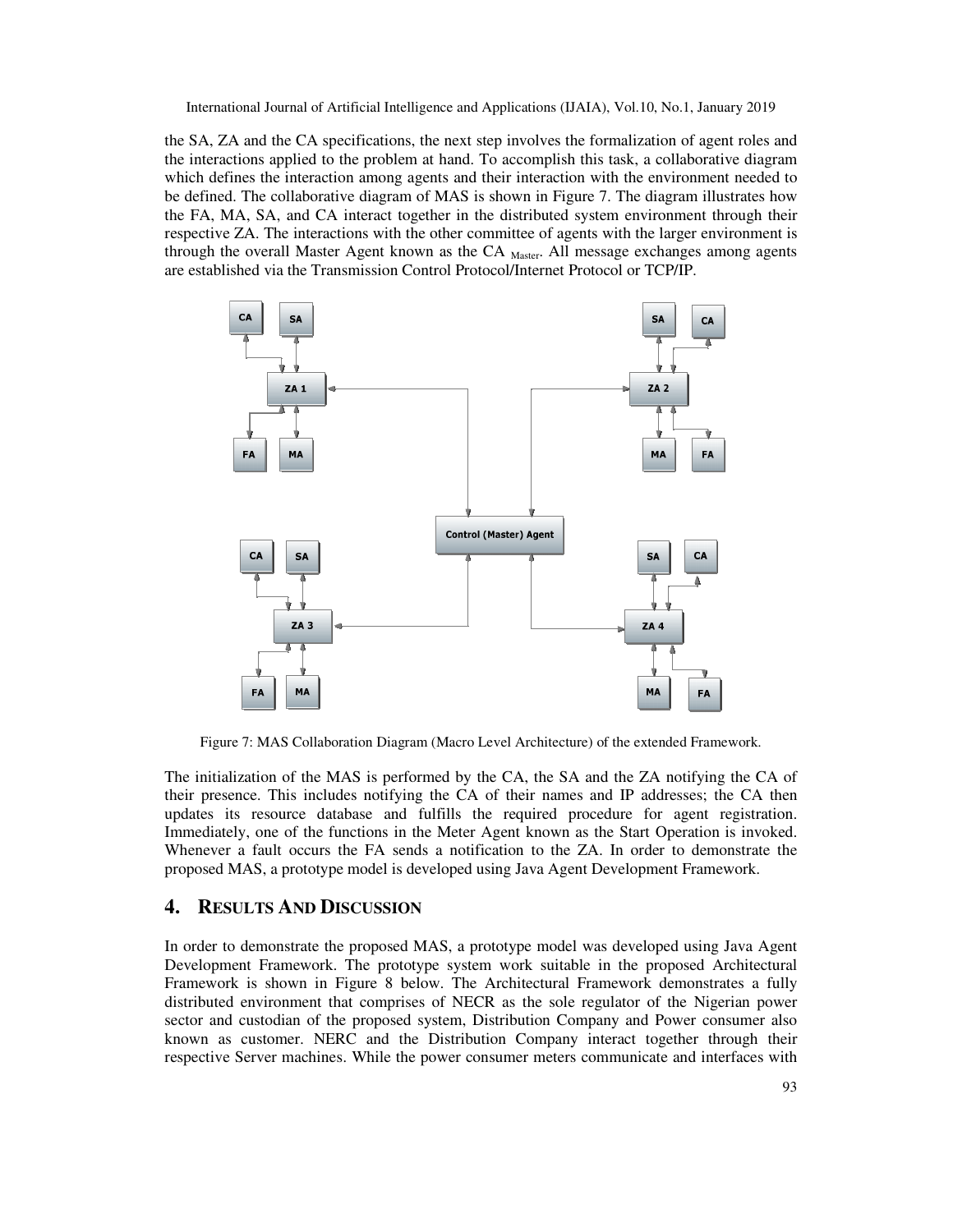the NERC and Distribution Company through their State Offices and Business Unit respectively. That is to say any report send to the Distribution Company by the Customer Meter is being copied to the NERC at the same time.



Figure 8. Architectural Framework Design of the Distributed Environment.

# **5. CONCLUSIONS**

This paper presented the design and development of a Multi-Agent based framework for managing both Power Distribution activities and the regulation of the power sector. The main reason for proposing one distributed system for both NERC and Distribution Company is to ensure transparency in the sector. The distributed system will give the power regulators a clear picture of what is happening in the power sector. It will also help the Distribution Companies to address the power issues in the sector. It will at the same time give the customers a platform to channel their grievances. Due to the distributive nature of the power sector, which comprises of Regulators, Service providers and Consumers and Multi-Agent System been a distributed system itself, the system is capable of solving these problems affecting the Nigerian power sector. Furthermore as a future work, we shall look into the possibility of reducing the proximity for the various communication channels between the agents. We hope to achieve this by running more experiments using various feature selections to run complex classification algorithms that help identify the best features that predict optimized outcomes. This will also in the long run ensure the speedy response and acknowledgements within the system.

#### **REFERENCES**

- [1] Adejumobi, I. A. and Pekum, A. J. (2009). "Software Application for Electrical Distribution System Reliability Studies: Box-Jenkins Methodology". Pacific Journal of Science and Technology. 10(2):377-387.
- [2] Bo, C. R. and Harry, H. (2010). "A Review of the Applications of Agent Technology in Trafficand Transportation Systems". IEEE Transactions on Intelligent Transportation Systems, Vol. 11, NO. 2, pp 44 – 49.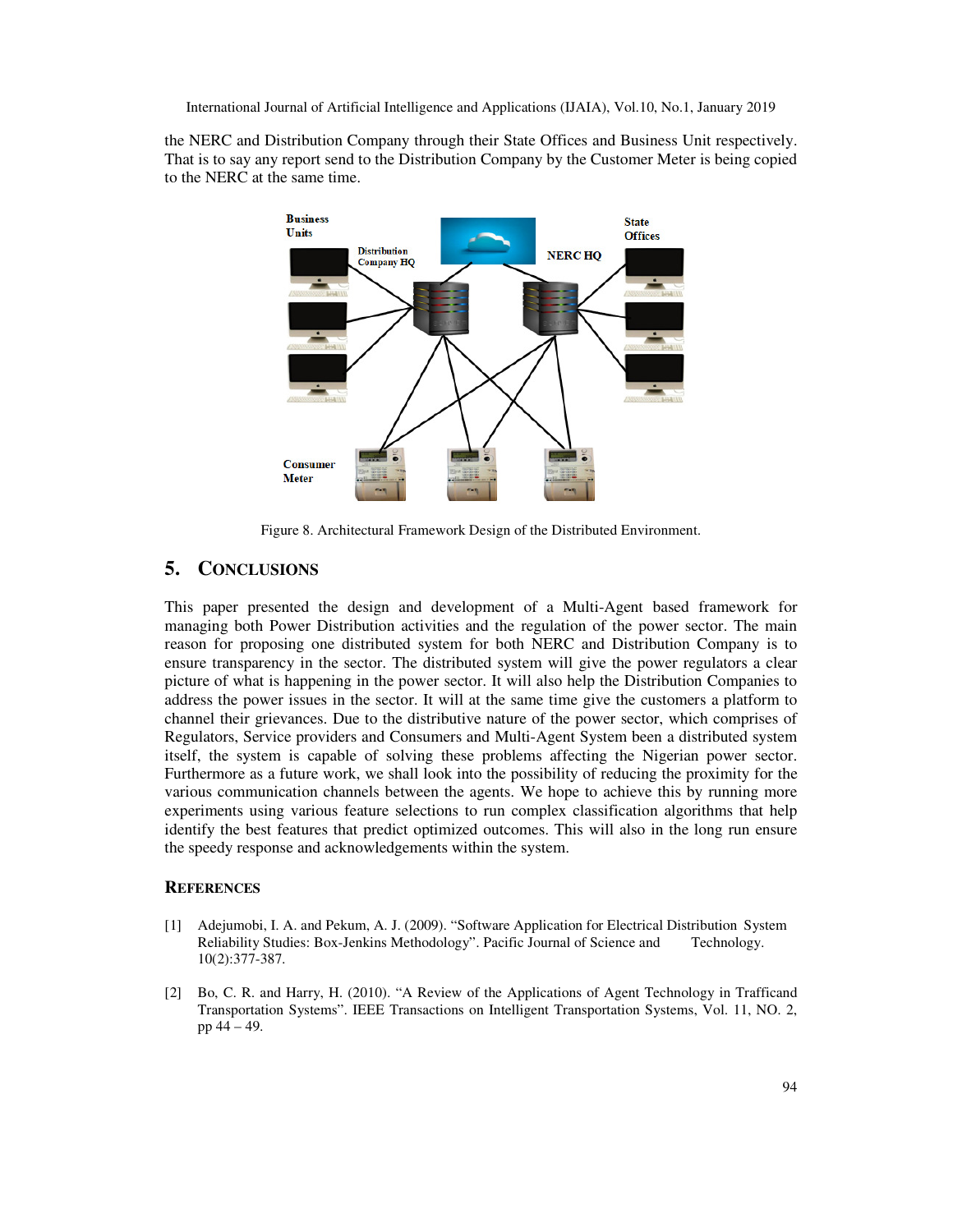- [3] Chinwuko, E. C., Nwuba, U. and Mgbemena, C. O. (2011). "Optimum Reliability and Cost of Power Distribution System: a case of Power Holding Company of Nigeria". International Journal of Engineering Science & Technology, 12(5): 233 – 238.
- [4] Deshmukh, R. K., Davidson, E. M. and McArthur, S. D. J. (2008). "Exploiting Multi-Agent System technology within an autonomous regional active network management system". Proceedings of the 14th IEEE International Conference on Intelligent Systems Application to Power Systems. Pp 57 – 61. New York.
- [5] Dimeas, A. and Hatziargyriou, N. D. (2005). "Operation of a Multi-agent System for Micro Grid Control". IEEE transaction on power systems, Vol. 20, No.3, 48 – 53.
- [6] Ioannis, S. B. and Dimitris, P. L. (2007). "Implementing Multi-Agent Systems Technology for Power Distribution Network Control and Protection Management". IEEE Transactions on Power Delivery, Vol. 22, NO. 1, pp 14 – 19.
- [7] Maalal, S. and Addou, M. (2011). "A New Approach of Designing Multi-Agent Systems". International Journal of Advanced Computer Science and Applications, Vol.2, No. 11, pp 67 – 72.
- [8] Rosa, M. A., Miranda, V., Carvalho, L. and DaSiva, A. M. L. (2010). Modern Computing Environment for Power System Reliability Assessment". Proceedings of the 12th ACM Probabilistic Methods Applied to Power Sytems, Pp 29 – 35. Singapore.
- [9] Rosa, M. A., DaSilva, A. M. L., Miranda, V., Matos, M. and Sheblé, G. (2009). "Intelligent Agent-Based Environment to Coordinate Maintenance Schedule Discussions". International Symposium on Intelligent Systems Applications to Power Systems, pp 22 – 27.
- [10] Rumley, S., Elvira, K., Hugh, R. and Alain, G. (2010). "Multi-Agent Approach to Electrical Distribution Networks Control". 27th Annual IEEE International Computer Software and Applications Conference. Pp 62 – 68. New York
- [11] Silaghi, G. C. (2005). "Software Engineering Approaches for Design of Multi- agent Systems". IEEE Transactions on Power Systems17(2): 457–462.
- [12] Tao, Y., Nagata, T., Kimura, K., Sasaki, H. and Fujita, H. (2004). A Multi-Agent Approach to Distribution System Restoration". Proceedings of the 47th IEEE Midwest Symposium on Circuits and Systems, Vol. 2, pp 51 – 58.
- [13] Wang, F. Y. (2005). "Agent-Based Control for Networked Traffic Management Systems". IEEE Intell. Syst., vol. 20, no. 5, pp. 92–96.
- [14] Wan-Yu Yu, V., Men-Shen, T. and Yen-Bo, P. (2012). "Coordinating a Society of Switch Agents for Power Distribution Service Restoration in a Smart Grid". IEEE Trans. on Power System, Vol. 25, No. 1, pp. 72 – 81.
- [15] Zambonelli, F. and Parunak, H. V. D. (2003). "Signs of a Revolution in ComputerScience and Software Engineering". In Proc. 3rd Int. Workshop Eng. Soc. Agents World, vol. 25, No. 9, pp. 13–21.
- [16] Ahmed M. K, Aliyuda A., and Bute M. S. (2017). Multi-Agent Based Monitoring and Control of Power Distribution System. In Proceedings of the 13th International Conference of Nigeria Computer Society.